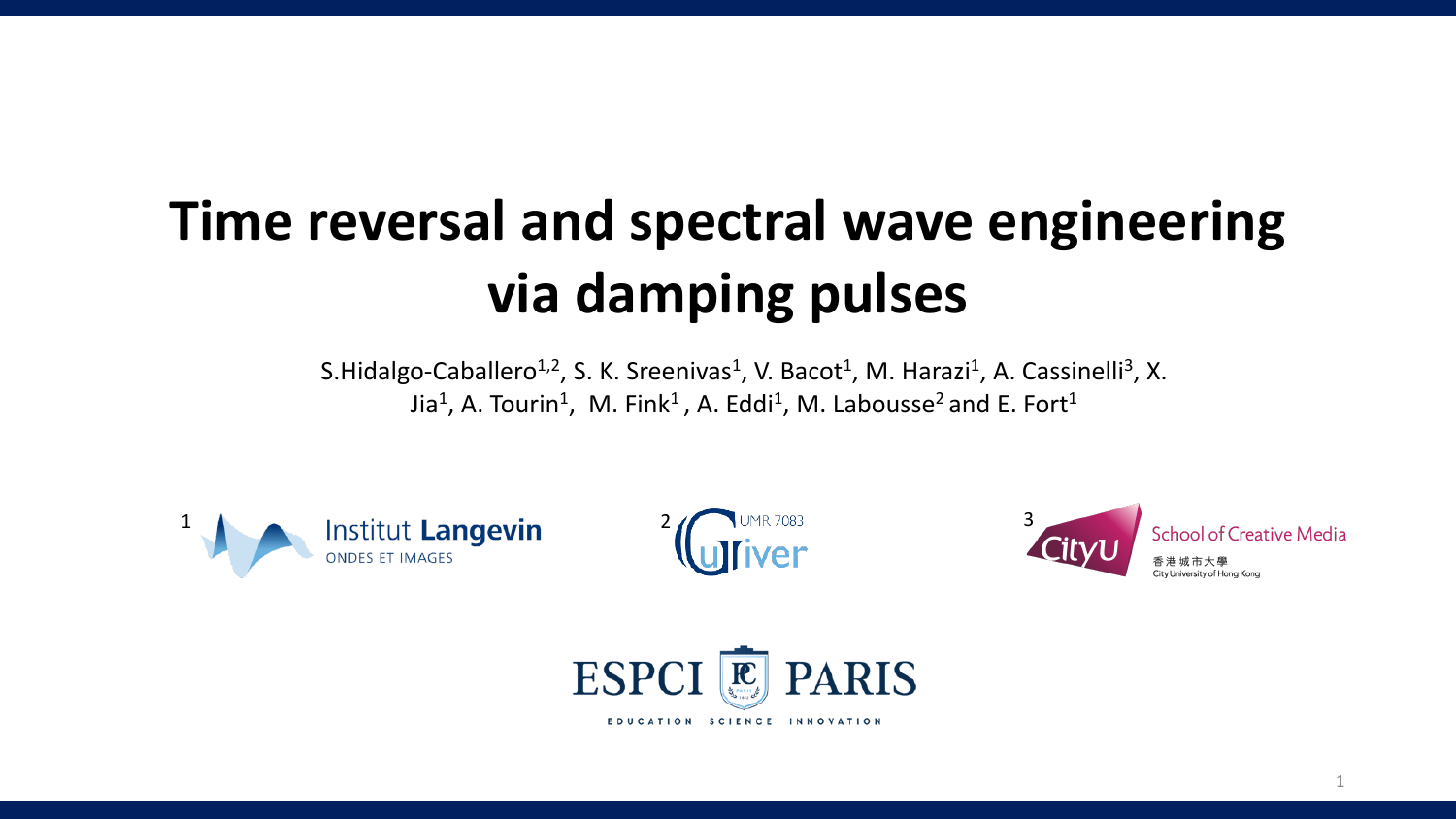#### **DAMPING-DRIVEN TIME REVERSAL OF WAVES**

• Let us consider a wavefield described by:

$$
\frac{\partial^2 \hat{\phi}(\mathbf{k}, t)}{\partial t^2} + \tau(t) \frac{\partial \hat{\phi}(\mathbf{k}, t)}{\partial t} + \omega_0^2 \hat{\phi}(\mathbf{k}, t) = 0
$$
  
Time irreversible term

We apply a damping pulse:

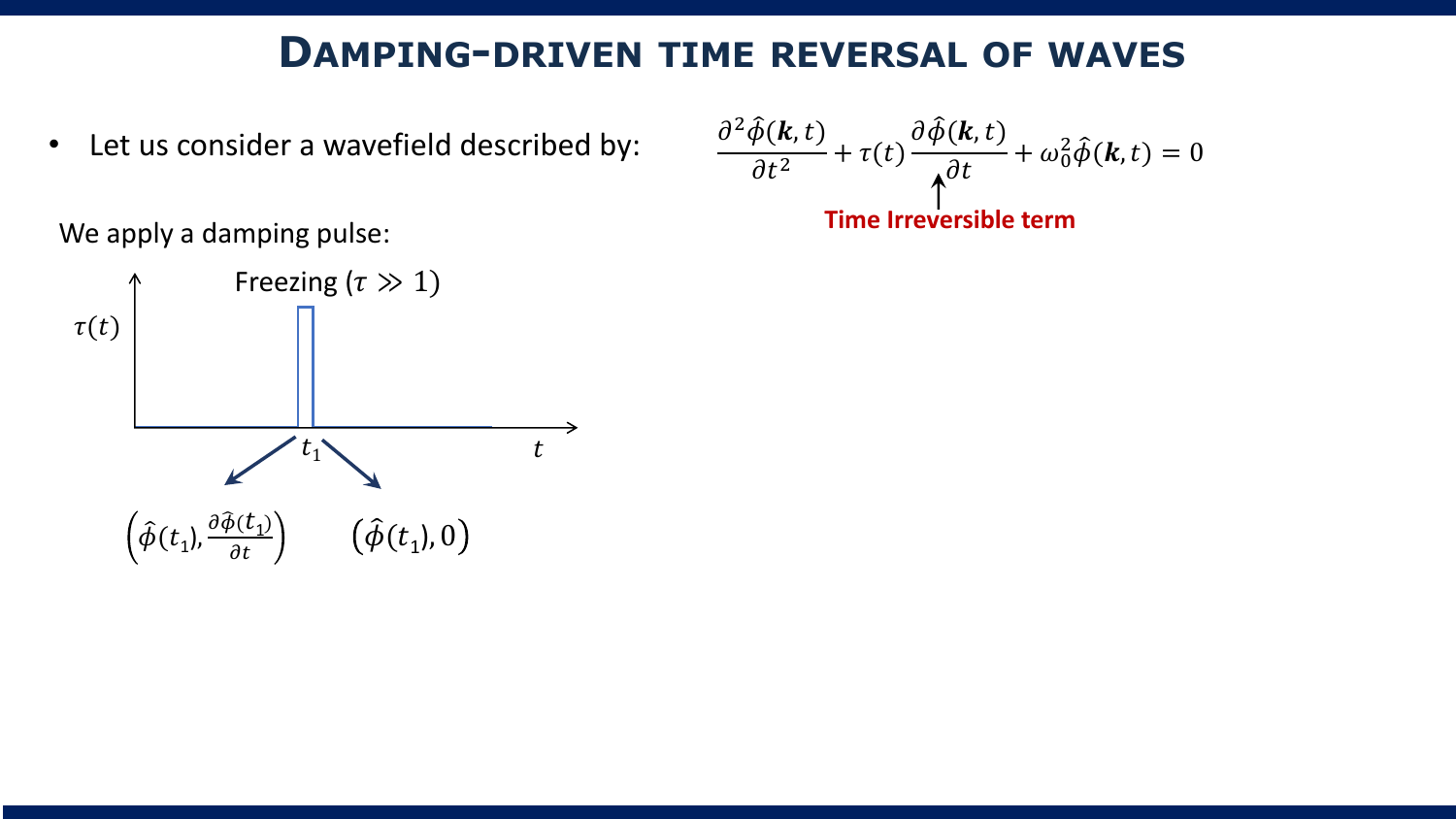#### **DAMPING-DRIVEN TIME REVERSAL OF WAVES**

• Let us consider a wavefield described by:

$$
\frac{\partial^2 \hat{\phi}(\mathbf{k}, t)}{\partial t^2} + \tau(t) \frac{\partial \hat{\phi}(\mathbf{k}, t)}{\partial t} + \omega_0^2 \hat{\phi}(\mathbf{k}, t) = 0
$$
  
Time Irreversible term

We apply a damping pulse:

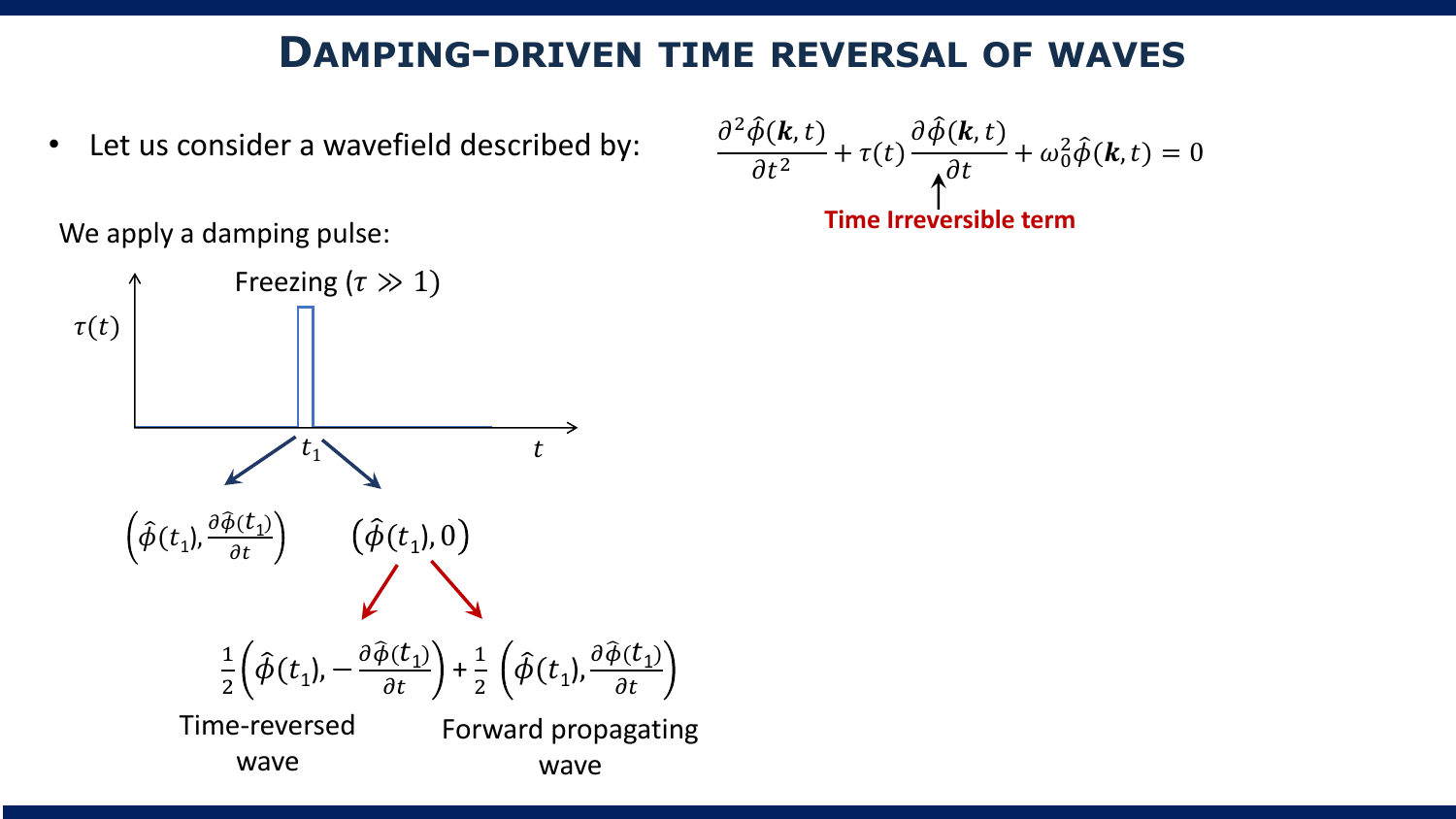#### **DAMPING-DRIVEN TIME REVERSAL OF WAVES**

• Let us consider a wavefield described by:





$$
\frac{\partial^2 \hat{\phi}(\mathbf{k}, t)}{\partial t^2} + \tau(t) \frac{\partial \hat{\phi}(\mathbf{k}, t)}{\partial t} + \omega_0^2 \hat{\phi}(\mathbf{k}, t) = 0
$$
  
Time Irreversible term

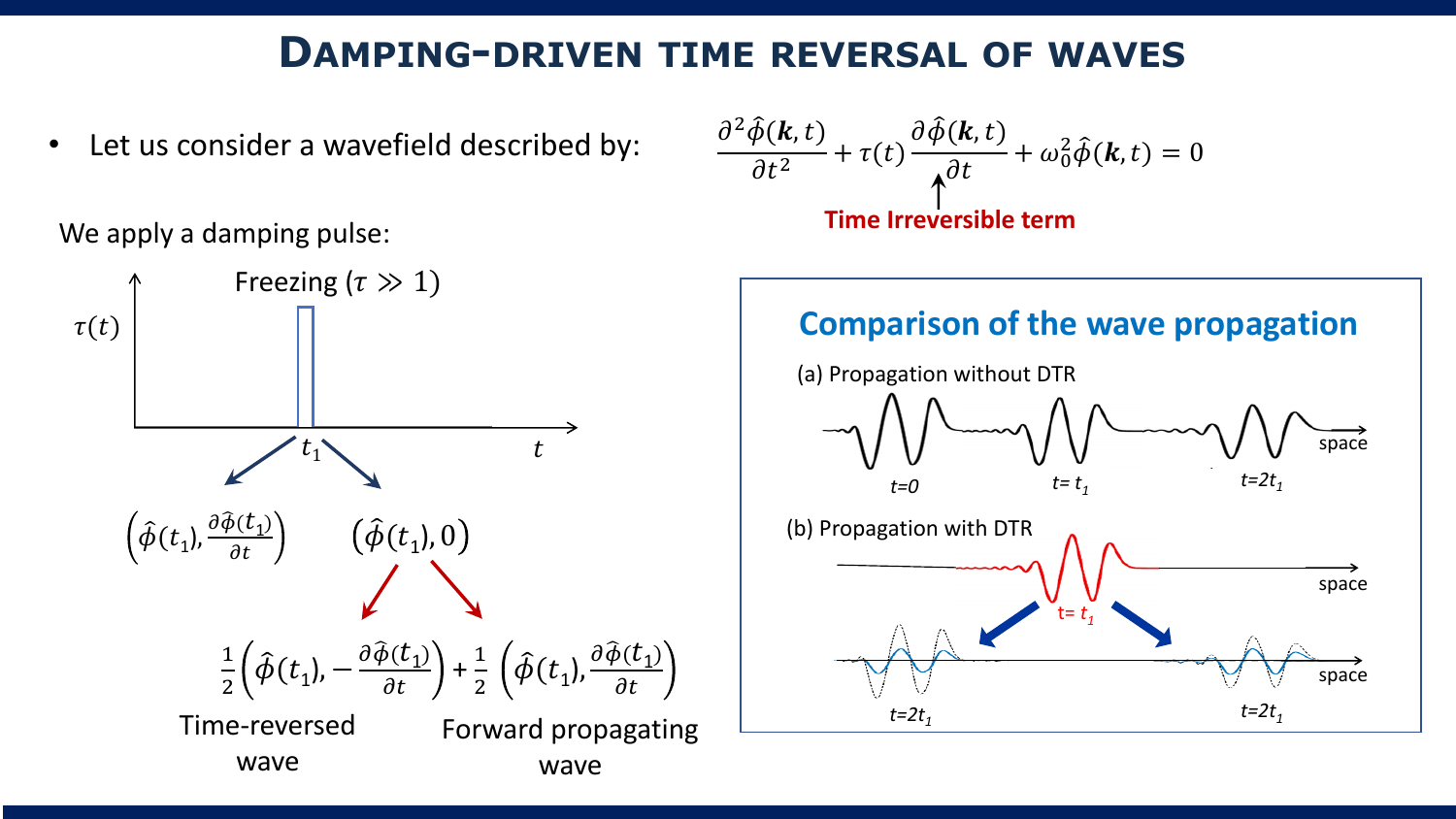## **1. EXPERIMENTAL DEMONSTRATION**

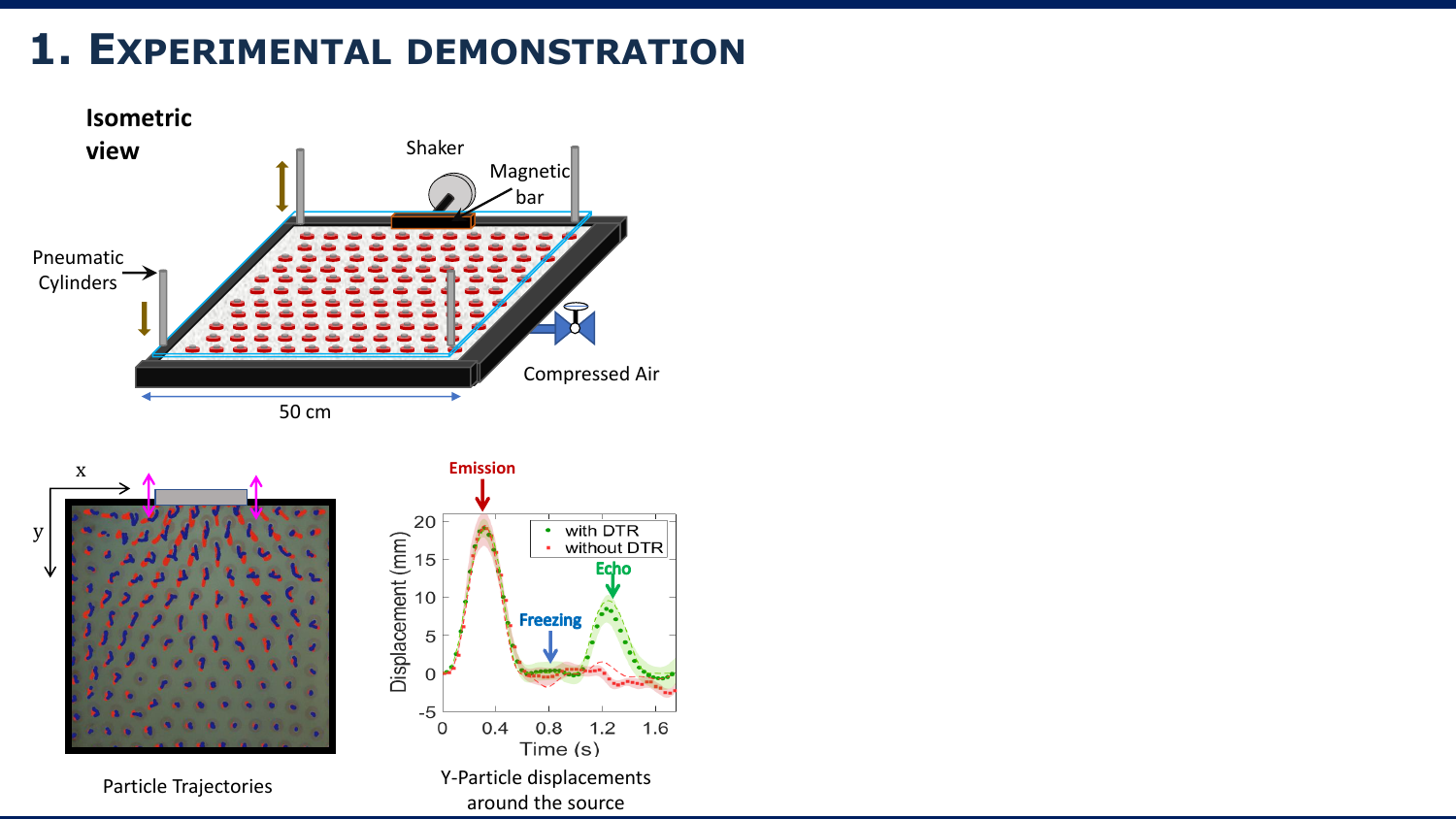# **1. EXPERIMENTAL DEMONSTRATION**

## **2. WAVE KILLING STRATEGY**